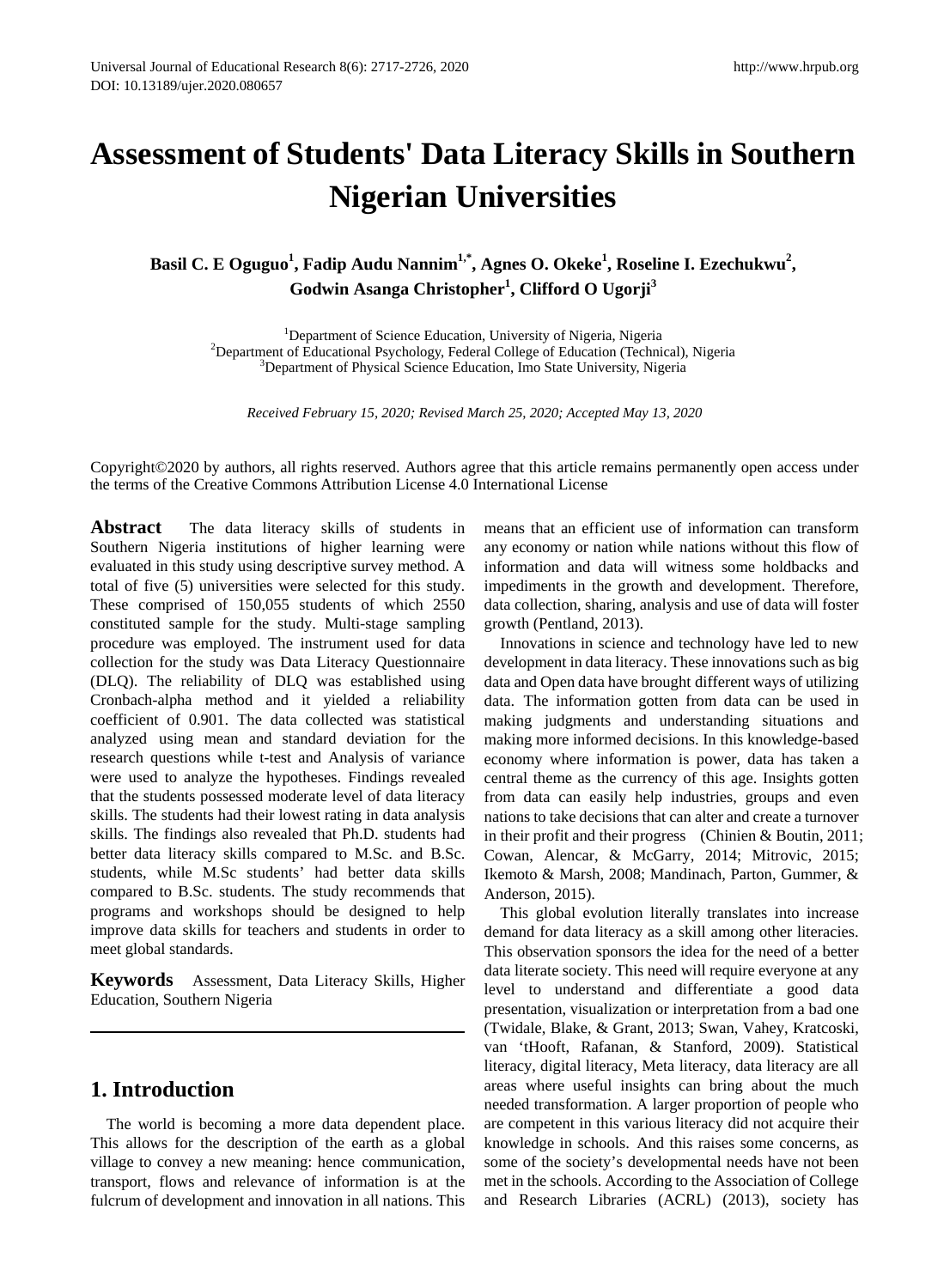reached a critical intersection between societal/economic demand and academic demand. The world is now experiencing an influx of these skills so much so that they are available to whoever desires to gain mastery of them (Maycotte, 2014; Mitrovic, 2015). This informed the decisions of schools to take a more active role in preparing their graduates for a data-based economy (Koltay, 2014; Gunter, 2007). Employers continue to demand among other things that graduates be competent in data handling and other data operations, this has provided more investment into the training of students to be more data literate in order to position themselves as assets of the 21st century (Harris, 2012; Hu, 2012; Koltay, 2014).

#### **1.1. Data Literacy**

Data literacy is the ability to engage in critical thinking to make useful deductions from data, make sense of abstractions and put results of analysis to use (Gunter, 2007; Qin &D'Ignazio, 2010). Since data on its own does not have much meaning until the dots are connected to reveal a relationship between concepts, the ability to understand abstractions becomes very necessary in the quest towards being data literate. This is because the ability to connect the dots is like computational thinking; making sense of different independent concepts and deducing the peculiar relationship that exists between them. This is a result of deep thinking and critical evaluation; all these enhance the individual's abilities and bring about better insights from data (Wing, 2008; Davenport & Patil, 2012).

Understanding data allows insights drawn from data to be used in making predictions. Thus, data literacy programs should among other things develop the individual abilities to understand trends, solve problems and challenges that may come up in time (Johnson, Adams Becker, Estrada, & Freeman, 2015). Programs like this when designed and fully operated will cement data literacy in the society and also sponsor the development of other skills called Meta-skills (Liquete, 2012). Meta-skills are important for a better participation in the ever changing face of the  $21<sup>st</sup>$  century, these skills however are not foundational, and build on existing skills and framework of data literacy. Thus, a more functional data literacy program will result in a functional society (Koltay, 2015; Liquete, 2012).

In their book, Carlson & Johnston (2015) after their assessment of students' results stated that "the high level of interest in basic topics such as data formats and an introduction to databases indicate the relative lack of preparation in the core technology skills necessary to work in e-research environment." Apparently, this trend is tenable in other societies, students do not have core technology skills and so are strangers to a data driven world. Carlson & Johnston (2015) provided the core competencies for data information literacy, which were developed based on literature review. These competencies

were organized under twelve (12) major themes which are introduction to databases and data formats, discovery and acquisition of data, data management and organization, data conversion and interoperability, quality assurance, metadata, data curation and reuse, cultures of practice, data preservation, data analysis, data visualization and Ethics, including citation of data. The major themes have sub-themes and specific lessons to be learnt in order to gain mastery and become competent in data information literacy.

The data literacy project of QlikTech International (QlikTech, 2020) is a global community dedicated to creating a data-literate world on their website, they offer a questionnaire that can help individuals to determine their data literacy level based on the scale provided, completing the exercise will pull up a learning pathway with target skillset, desired outcomes and learning resources. They also offer certification in data literacy (ability to read data, interpret data, work with data sets, visualizations and analysis), data analytics (data fundamentals, analytical testing, basic and intermediate statistics, hypothesis testing, data visualizations, decision making with statistics and analytics). These courses and others are available to learning with interactive video sessions for a better experience. An adoption of programs such as these into a university curriculum will better prepare students for this data driven century.

#### **1.2. Nigeria, Data Literacy and the 21st Century**

Nigeria is a developing West African nation popularly described as the giant of Africa because of its very large population. Nigeria has one of the largest youth populations and as such there is a unique opportunity to develop a functional society. However, this has not been the case as the country continues to experience some issues and this slows its growth and development. It is of extreme importance to remain at the cutting edge of Information and technological development and in the  $21<sup>st</sup>$  century some skills are in demand and will offer a better future with the right application.

21st Century citizens therefore must have some abilities and possess competency in handling problems such as critical thinking, understanding data and making data driven decisions (Chinien & Boutin, 2011; Wanner, 2015). Data literacy is crucial among other competencies a  $21<sup>st</sup>$ century citizen should have. Possessing these skills will allow not just the individual but the nation to experience improvements and a steady growth and development.

Data literacy education has been said to cause students to improve in their study habits and learning skills and since these skills are foundational and competency in it will bring development to other literacies (information, statistical, digital, media, computational, and visual literacies) called meta or trans-literacy. Studies have also revealed that students who possess trans-literacy will be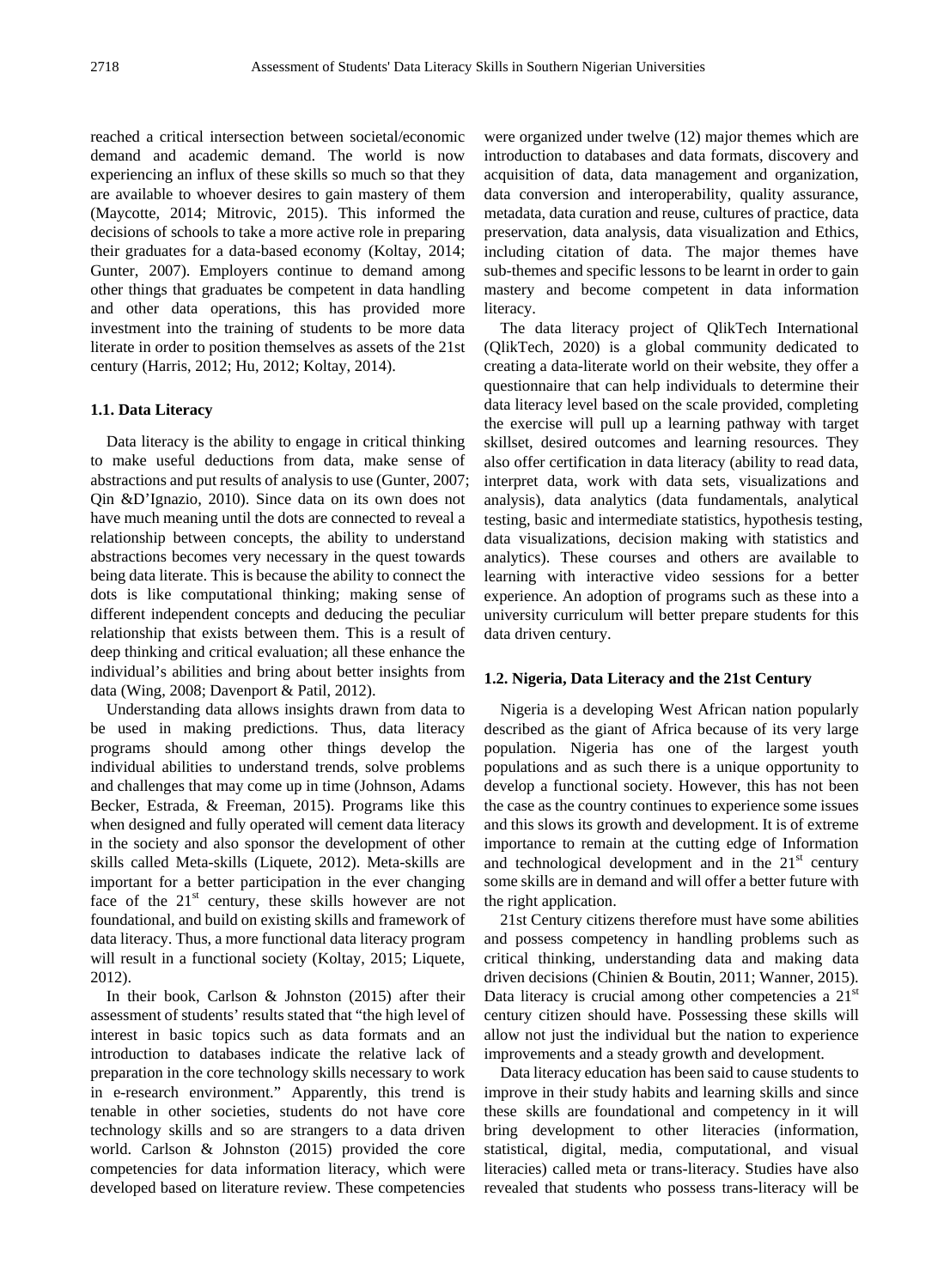more equipped to handle higher order thinking and suggest more effective solutions. This will affect the research output of such societies and allow their students to better validate, and produce research with high impact factor and high applicability (Frau-Meigs, 2012; Hattwig, Bussert, Medaille, & Burgess, 2013; Mackey & Jacobson, 2011; Vahey, et al., 2012; Zalles, 2005). Thus, in order to get this result, these skills have to be introduced into the school system and society at a time where it can yield the necessary interest in people enough to cause them to succeed.

#### **1.3. Appropriate Timing for Data Literacy Education**

Chinien and Boutin (2011) in their study suggested these skills be introduced at the post-secondary institutions. However, they also stated that the private sector must also be involved in order to ensure that the skills taught are not different from the ones in demand at the global level. This unique cooperation will bring the re-adjustment of the curriculum to allow for a flow in the process. This flow will encourage the society to become more effective and efficient, decisions will be made with insights drawn from data and this will position the society at the cutting edge of innovations (Giles, 2013; Harris, 2012; Koltay, 2014; McKendrick, 2015).

The world is changing and in order to remain relevant, one has to evolve with the world. The global evolution is gathering pace and innovations are coming at an unprecedented rate. Nigeria, a developing nation that is well positioned with an active population yet is unable to catch up on this race. Research output and data literacy is very low and this has hindered the nation to progress as it should. Literature shows that countries with higher data literacies tend to develop at a faster rate. Also, plans to improve data literacy in the population are either shelved or poorly implemented. This has crippled the growth rate of the nation. It is on the strength of this problem on which this paper assesses the data literacy skills of students in order to suggest a way to fill the gap between what skills are possessed and what skills should be possessed. The purpose of this study broadly is to assess the data skills possessed by Southern Nigerian students in Universities. Specifically, the purposes of this study are to determine:

- 1. what data skills are possessed by Southern Nigerian students
- 2. data literacy skills by gender
- 3. how the data literacy skills of graduate students vary by educational levels
- 4. data literacy skills by universities

#### Research Questions

- 1. What data literacy skills are possessed by graduate students?
- 2. What is the difference between male and female graduate students' level of data literacy skills?
- 3. How do the data literacy skills of graduate students vary by educational levels?
- 4. Which data literacy skills do graduate students possess the highest level of acquisition?

#### **1.4. Hypotheses**

The following hypotheses were tested at 0.05 level of significance.

Ho<sub>1</sub>: There is no statistically significant difference between the male and female graduate students' level of data literacy skills

**Ho2:** There is no statistically significant difference among graduate student's data literacy skills based on educational level.

Ho<sub>3</sub>: There is no significant difference among graduate student's data literacy skills based on university

# **2. Materials and Methods**

#### **2.1. Research Design and Participants**

This study targeted Southern Nigerian University students. The study employed survey research design with a total of five (5) universities selected for the study. These comprised of 150,055 students which formed the population for the study, of which 2550 constituted the sample that was used for the study. Multi-stage sampling procedure was employed; purposive sampling technique was used to identify the various variables of interest for the study. This implies the various universities, academic levels (Postgraduate (PG) / Undergraduate (UG)) and gender (male and female). Disproportionate stratified random sampling technique was used to select the five (5) universities (2 States` and 3 Federal Universities) and proportionate stratified random sampling was used for each academic level and gender from the population to constitute the sample for the study. The information is presented in the table below.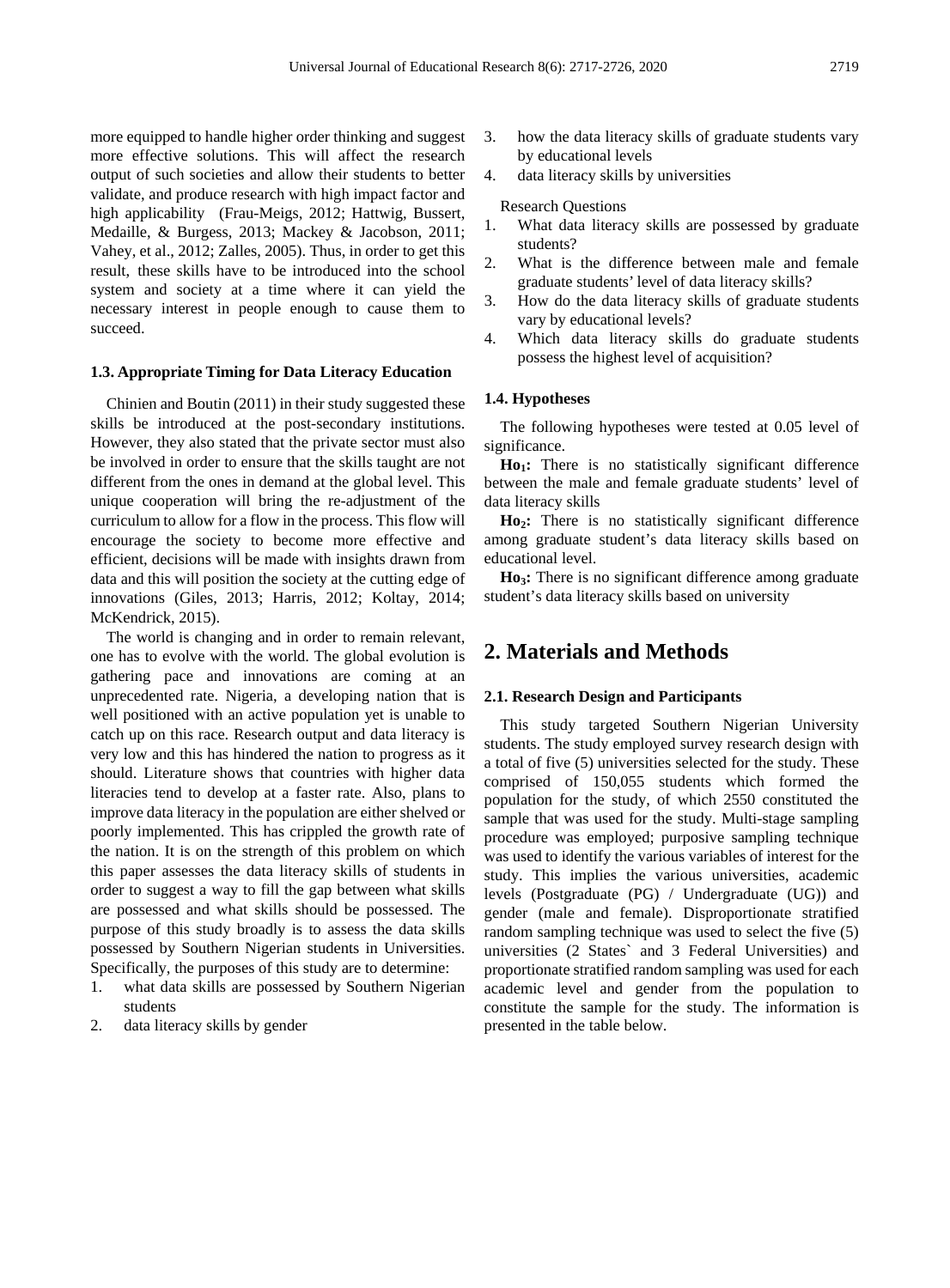| Gender       |                            |                                 | <b>Educational Level</b> |             |                |            |              |
|--------------|----------------------------|---------------------------------|--------------------------|-------------|----------------|------------|--------------|
|              |                            |                                 |                          | <b>PGDE</b> | <b>Masters</b> | <b>PhD</b> | <b>Total</b> |
|              |                            | University of Nigeria, Nsukka   | 507                      | 17          | 278            | 66         | 868          |
|              |                            | <b>Rivers State University</b>  | 161                      | 35          | 147            | $\Omega$   | 343          |
| <b>Male</b>  | <b>Name of Institution</b> | Ignatius Ajuru University       | 33                       | 14          | 40             | $\Omega$   | 87           |
|              |                            | University of Port-Harcourt     | 42                       | 7           | 14             | 7          | 70           |
|              |                            | Nnamdi Azikiwe University, Awka | 70                       | 7           | 21             | $\Omega$   | 98           |
|              | <b>Total</b>               |                                 | 813                      | 80          | 500            | 73         | 1466         |
|              |                            | University of Nigeria, Nsukka   | 516                      | 20          | 146            | 58         | 740          |
|              | <b>Name of Institution</b> | <b>Rivers State University</b>  | 112                      | 21          | 63             | 14         | 210          |
| Female       |                            | IgnatiusAjuru University        | 7                        | 7           | 7              | $\Omega$   | 21           |
|              |                            | University of Port-Harcourt     | 26                       | $\Omega$    | $\Omega$       | $\Omega$   | 26           |
|              |                            | Nnamdi Azikiwe University, Awka | 38                       | 21          | 21             | 7          | 87           |
|              | <b>Total</b>               |                                 | 699                      | 69          | 237            | 79         | 1084         |
|              |                            | University of Nigeria, Nsukka   | 1023                     | 37          | 424            | 124        | 1608         |
|              | <b>Name of Institution</b> | <b>Rivers State University</b>  | 273                      | 56          | 210            | 14         | 553          |
| <b>Total</b> |                            | IgnatiusAjuru University        | 40                       | 21          | 47             | $\Omega$   | 108          |
|              |                            | University of Port-Harcourt     | 68                       | 7           | 14             | 7          | 96           |
|              |                            | Nnamdi Azikiwe University, Awka | 108                      | 28          | 42             | 7          | 185          |
|              | <b>Total</b>               |                                 | 1512                     | 149         | 737            | 152        | 2550         |

**Table 1.** Demographic Information

The demographic information in Table 1 shows that in general, there are 1466 male and 1084 female participants. There were also, 1512 B.Sc. holders, 149 Postgraduate Diploma in Education (PGDE) holders, 737 Master Degree holders and 152 PhD holders. Furthermore, a total of 1608 are graduates from the University of Nigeria Nsukka (UNN), 553 are graduates from Rivers State University (RSU), 108 from Ignatius Ajuru University, 96 from University of Port-Harcourt (UniPort) and 185 are graduates from Nnamdi Azikiwe University Awka (UniZik).

#### **2.2. Instrument Used for Data Collection**

The instrument used for the collection of data was the Data Literacy Questionnaire (DLQ), a self-designed instrument. The instrument seeks information on the demographic data of the respondents and information about the respondents' opinion on the item statement. The instrument contains twenty-two (22) items. The respondents were advised to tick  $(\sqrt{)}$  appropriately as they wish using the four-pointLikert rating scale of Strongly Agree (SA), Agree (A), Disagree (D), and Strongly Disagree (SD). They are rated as 4points, 3points, 2points, and 1point respectively. Copies of the instrument were validated by experts in the field of Education. These specialists made some recommendations which were used to modify the instrument before the final production. In order to establish the reliability of the instrument, Cronbach Alpha method of estimating reliability was used for the study. The instruments were administered to 600

students from Northern Nigeria that were not part of the sample. The instrument after trial testing was found to have a reliability coefficient of 0.901.

#### **2.3. Method of Data Analysis**

Means and standard deviation wereused to answer the research questions. Class limit was used for decision making. Thus: 1.00-2.33=Low Data Literacy Skill (LDLS), 2.34-3.33=Moderate Data Literacy Skill (MDLS), 3.34-4.00=High Data Literacy Skill (HDLS). The hypotheses were tested using independent t-test and Analysis of Variance (ANOVA).

## **3. Results**

Result in Table 2 shows that apart from item 1 'being able to clearly decide the search terms before engaging in information gathering' where the respondents recoded a mean of 3.44 (i.e high level of literacy skill), all other items (item 2 to item 22) falls within mean range of 2.34-3.33 which is Moderate Data Literacy Skills (MDLS).The result also shows that the graduate students have the highest skills in data visualization and interpretation (Mean=3.15, SD=0.53) followed by hypotheses and problem statements (Mean=3.12, SD=0.68) and data collection (Mean=3.11, SD=0.49). Data analysis skills have the lowest mean rating of 2.77 (SD=0.59). The overall cluster mean of 3.02 shows that overall, the graduate students have moderate level of data literacy.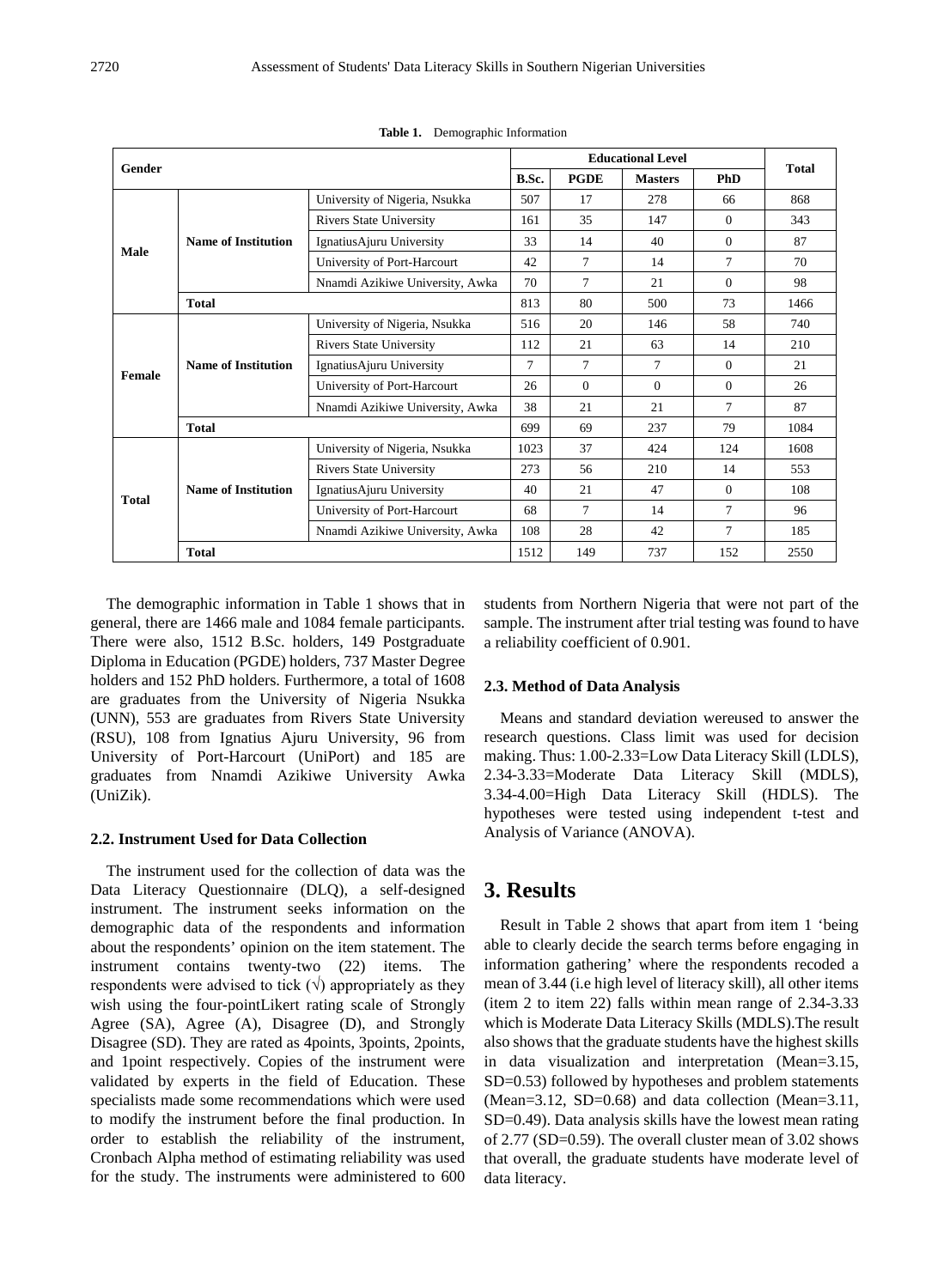| S/N             | <b>Item Statements</b>                                                            | N    | Mean | SD   | Decision    |
|-----------------|-----------------------------------------------------------------------------------|------|------|------|-------------|
|                 | Data collection                                                                   |      |      |      |             |
| 1               | I clearly decide the search terms before engaging in information gathering        | 2532 | 3.44 | 0.65 | <b>HDLS</b> |
| $\overline{2}$  | I apply professional skills for downloading information from websites             | 2538 | 3.06 | 0.78 | <b>MDLS</b> |
| 3               | I have the ability to synthesize information relevant to my research work         | 2525 | 3.25 | 0.70 | <b>MDLS</b> |
| $\overline{4}$  | I can convert data from one format or file type to another                        | 2543 | 3.13 | 0.82 | <b>MDLS</b> |
| 5               | I can critically evaluate quality of datasets for error or problems               | 2482 | 2.84 | 0.75 | <b>MDLS</b> |
|                 | Data collection Cluster Mean                                                      | 2550 | 3.11 | 0.49 |             |
|                 | <b>Hypotheses and Problem Statements</b>                                          |      |      |      |             |
| 6               | I can state a correct hypothesis                                                  | 2525 | 3.12 | 0.68 | <b>MDLS</b> |
|                 | Data Analysis                                                                     |      |      |      |             |
| $7\phantom{.0}$ | I can select appropriate data analysis tool or technique                          | 2531 | 3.12 | 0.74 | <b>MDLS</b> |
| 8               | I can test a statistical hypothesis                                               | 2531 | 2.87 | 0.77 | <b>MDLS</b> |
| 9               | I can sort my data                                                                | 2536 | 3.14 | 0.74 | <b>MDLS</b> |
| 10              | I can label my variables properly on SPSS                                         | 2517 | 2.72 | 0.93 | <b>MDLS</b> |
| 11              | I can code data into software and statistical packages                            | 2529 | 2.65 | 0.91 | <b>MDLS</b> |
| 12              | I can run analysis using different software                                       | 2526 | 2.56 | 0.86 | <b>MDLS</b> |
| 13              | I know the best method of data analysis for analyzing data from different sources | 2485 | 2.55 | 0.82 | <b>MDLS</b> |
|                 | Data Analysis cluster Mean                                                        | 2550 | 2.77 | 0.59 |             |
|                 | <b>Data Visualization and Interpretation</b>                                      |      |      |      |             |
| 14              | I can create meaningful graphical representations of data                         | 2545 | 3.06 | 0.79 | <b>MDLS</b> |
| 15              | I can create meaningful tables to organize and visually present data              | 2545 | 3.17 | 0.76 | <b>MDLS</b> |
| 16              | I can apply and work with data in ethical manner                                  | 2532 | 2.99 | 0.78 | <b>MDLS</b> |
| 17              | I can compare results of analysis with other findings                             | 2517 | 3.15 | 0.73 | <b>MDLS</b> |
| 18              | I can represent information in tables, charts, bars and graphs                    | 2531 | 3.32 | 0.73 | <b>MDLS</b> |
| 19              | I can design slides for PowerPoint presentation                                   | 2550 | 3.24 | 0.78 | <b>MDLS</b> |
| 20              | I can interpret result of data analysis                                           | 2531 | 3.18 | 0.73 | <b>MDLS</b> |
| 21              | I can discuss any of my findings adequately                                       | 2543 | 3.24 | 0.69 | <b>MDLS</b> |
| 22              | I have the ability to write and report my findings in a professional manner.      | 2543 | 3.15 | 0.75 | <b>MDLS</b> |
|                 | Data Visualization and Interpretation Cluster Mean                                | 2550 | 3.15 | 0.53 |             |
|                 | Data Literacy Skills (Overall Cluster Mean)                                       | 2550 | 3.02 | 0.44 |             |

**Table 2.** Mean and Standard Deviation on the level of Data Literacy Skills Possessed by Graduate Students

**Key:**1.00-2.33=Low Data Literacy Skills (LDLS), 2.34-3.33=Moderate Data Literacy Skills (MDLS), 3.34-4.00=High Data Literacy Skills (HDLS)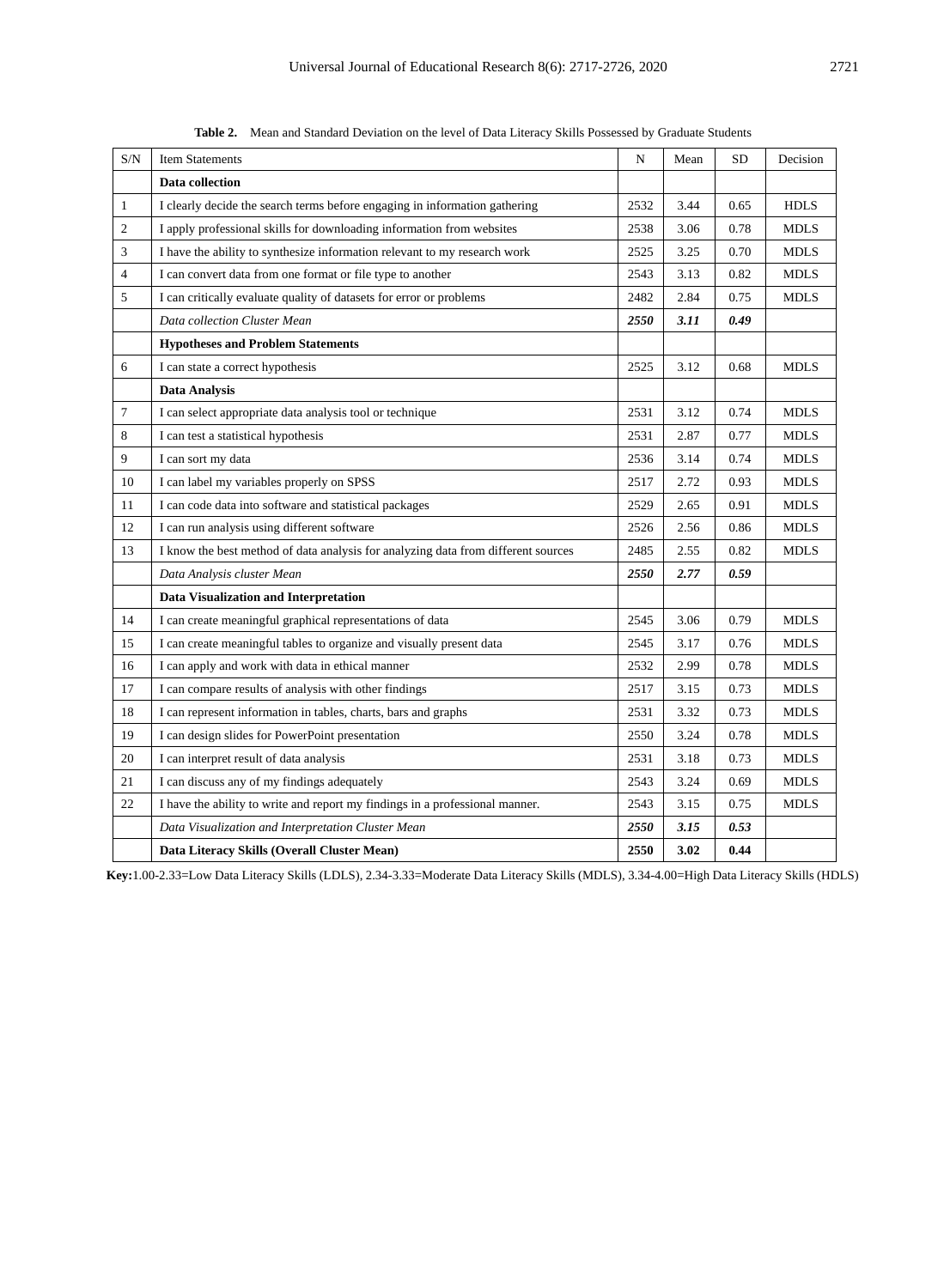| Gender | N    | Mean | SD   |
|--------|------|------|------|
| Male   | 1466 | 3.10 | 0.42 |
| Female | 1084 | 2.92 | 0.46 |

**Table 3.** Mean and Standard Deviation on Influence of Gender on graduate students' level of data literacy skills

Table 3 shows that male graduates have a higher mean rating of 3.10 (SD=0.42) compared to their female counterparts mean of 2.92 (SD=0.46).

**Table 4.** Summary of t-test on Influence of Gender on graduate students' level of data literacy skills

| Source of Variation         |        | df       | $Sig. (2-tailed)$ |
|-----------------------------|--------|----------|-------------------|
| Equal variances assumed     | 10.392 | 2548     | .000              |
| Equal variances not assumed | 10.252 | 2208.999 | .000              |

Table 4 presents an independent t-test result on influence of gender on graduate students' level of data literacy. The result shows that there was a statistically significant difference between the male and female graduate students

on their level of data literacy t<sub>(2, 2548)</sub> = 10.392, p≤0.05.

**Table 5.** Mean and Standard Deviation of Data Skills Possessed by Graduate Students Based on Educational Level.

| <b>Educational Level</b> | N    | Mean | <b>SD</b> |
|--------------------------|------|------|-----------|
| B.Sc.                    | 1512 | 2.96 | 0.45      |
| PGDE                     | 149  | 2.99 | 0.39      |
| <b>Masters</b>           | 737  | 3.12 | 0.38      |
| PhD                      | 152  | 3.17 | 0.52      |
| Total                    | 2550 | 3.02 | 0.44      |

Table 5 shows that PhD students had a mean rating of 3.17 (SD=0.52), Masters' degree students had Mean rating of 3.12 (SD=0.38), PGDE students had Mean rating of 2.99 (SD=0.39) and B.Sc. students had a mean rating of 2.96 (SD=0.45). This result shows that PhD students had a higher mean rating followed by Masters' degree students then PGDE holders. The B.Sc. students had the least mean rating.

**Table 6.** Oneway ANOVA on Influence of Educational Level on Graduates Students Level of Data Literacy in Southern Nigeria

| Source of Variation | Sum of Squares | Df   | Mean Square |        | Sig. |
|---------------------|----------------|------|-------------|--------|------|
| Between Groups      | 7.441          |      | 5.814       | 30.829 | .000 |
| Within Groups       | 480.123        | 2546 | 189         |        |      |
| Total               | 497.564        | 2549 |             |        |      |

**Table 7.** Scheffe's Post Hoc test Multiple Comparison Table on Influence of Educational Level on Graduate Students Level of Data Literacy

|                       |                       | Mean Difference<br>$(I-J)$ |            |      | 95% Confidence Interval |                    |
|-----------------------|-----------------------|----------------------------|------------|------|-------------------------|--------------------|
| (I) Educational Level | (J) Educational Level |                            | Std. Error | Sig. | Lower Bound             | <b>Upper Bound</b> |
|                       | PGDE                  | $-0.03225$                 | .03729     | .862 | $-1366$                 | .0721              |
| B.Sc.                 | <b>Masters</b>        | $-.16708$ <sup>*</sup>     | .01951     | .000 | $-.2217$                | $-1125$            |
|                       | PhD                   | $-.21069*$                 | .03695     | .000 | $-3141$                 | $-.1073$           |
| PGDE                  | B.Sc.                 | .03225                     | .03729     | .862 | $-.0721$                | .1366              |
|                       | <b>Masters</b>        | $-.13483*$                 | .03901     | .008 | $-0.2439$               | $-0.0257$          |
|                       | PhD                   | $-.17844*$                 | .05006     | .005 | $-.3185$                | $-.0384$           |
|                       | B.Sc.                 | $.16708*$                  | .01951     | .000 | .1125                   | .2217              |
| <b>Masters</b>        | PGDE                  | $.13483*$                  | .03901     | .008 | .0257                   | .2439              |
|                       | PhD                   | $-.04361$                  | .03868     | .736 | $-.1518$                | .0646              |
|                       | B.Sc.                 | $.21069*$                  | .03695     | .000 | .1073                   | .3141              |
| PhD                   | PGDE                  | $.17844*$                  | .05006     | .005 | .0384                   | .3185              |
|                       | <b>Masters</b>        | .04361                     | .03868     | .736 | $-.0646$                | .1518              |

\*. The mean difference is significant at the 0.05 level.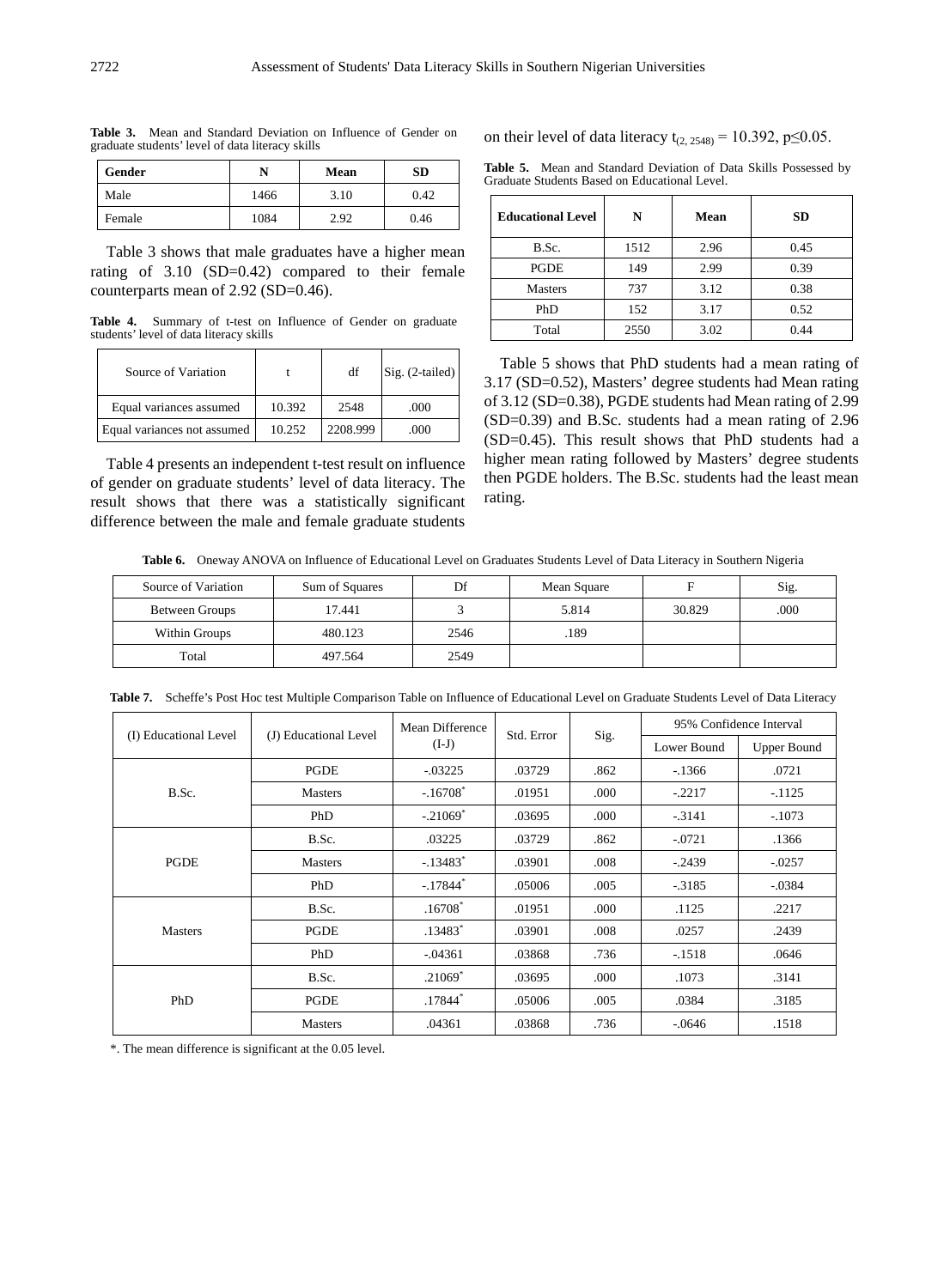Table 6 shows that there was a statistically significant difference between educational levels  $t_{(3, 2546)} = 30.829$ , p≤0.05. To find which group differ from another, the Scheffe's post hoc test was conducted and the result is presented in Table 7.

The Scheffe Post hoc analysis in Table 7 infers that there was no difference between the B.Sc. students and PGDE Students (p=0.862), however, differences existed between B.Sc. and Masters' (p=0.000), and between B.Sc. and PhD Students (p=0.000). Also, a significant difference existed between PGDE students and Masters' degree students  $(p=0.008)$ , and PGDE and PhD students  $(p=0.05)$ . Comparison between Masters and PhD students shows no significant difference  $(p=0.736)$ . Therefore, it could be concluded that there was no statistically significant difference between the B.Sc. students and PGDE Students, and also between the Masters students and the PhD students with respect to data literacy skills. However, differences were found between B.Sc. students and Masters' students and between the B,Sc. and PhD students' responses. Differences also existed between the PGDE and Masters students and between the PGDE and PhD students

with regards to their data literacy skills.

**Table 8.** Mean and Standard deviation on influence of institution of affiliation on graduate students' level of data literacy

| Name of University              | N    | Mean | SD.  |
|---------------------------------|------|------|------|
| University of Nigeria, Nsukka   | 1608 | 3.02 | 0.46 |
| <b>Rivers State University</b>  | 553  | 3.06 | 0.39 |
| Ignatius Ajuru University       | 108  | 2.91 | 0.47 |
| University of Port Harcourt     | 96   | 3.02 | 0.55 |
| Nnamdi Azikiwe University, Awka | 185  | 2.98 | 0.38 |
| Total                           | 2550 | 3.02 | 0.44 |

Table 8 shows that the University of Nigeria had a mean rating of 3.02, Rivers State University had a mean rating of 3.06, Ignatius Ajuru University had a mean rating of 2.91, University of Port Harcourt had a mean rating of 3.02 and Nnamdi Azikiwe University had a mean rating of 2.99. This result shows that Rivers State University had slightly higher mean rating followed by the University of Nigeria Nsukka and University of Port Harcourt. Ignatius Ajuru University had the lowest means rating.

**Table 9.** Oneway ANOVA on influence of university of affiliation on graduate Students Level of Data Literacy in Southern Nigeria

| Source of variation | Sum of Squares | Df   | Mean Square | Е     | Sig.  |
|---------------------|----------------|------|-------------|-------|-------|
| Between Groups      | 2.332          |      | .583        |       |       |
| Within Groups       | 495.232        | 2545 | 195         | 2.996 | 0.018 |
| Total               | 497.564        | 2549 |             |       |       |

**Table 10.** Scheffe's Post Hoc test Multiple Comparison Table on Influence of University of Affiliation on Graduate Students Level of Data Literacy

| (I) Name of Institution         | (J) Name of Institution         | Mean Difference (I-J) | Std. Error | Sig.  |
|---------------------------------|---------------------------------|-----------------------|------------|-------|
|                                 | <b>Rivers State University</b>  | $-.04457$             | .02175     | .380  |
|                                 | IgnatiusAjuru University        | .10186                | .04385     | .249  |
| University of Nigeria, Nsukka   | University of Port-Harcourt     | $-.00110$             | .04635     | 1.000 |
|                                 | Nnamdi Azikiwe University, Awka | .02773                | .03425     | .957  |
|                                 | University of Nigeria, Nsukka   | .04457                | .02175     | .380  |
|                                 | IgnatiusAjuru University        | .14643                | .04641     | .041  |
| <b>Rivers State University</b>  | University of Port-Harcourt     | .04347                | .04877     | .939  |
|                                 | Nnamdi Azikiwe University, Awka | .07229                | .03747     | .445  |
|                                 | University of Nigeria, Nsukka   | $-.10186$             | .04385     | .249  |
|                                 | <b>Rivers State University</b>  | $-14643$ <sup>*</sup> | .04641     | .041  |
| IgnatiusAjuru University        | University of Port-Harcourt     | $-.10296$             | .06188     | .597  |
|                                 | Nnamdi Azikiwe University, Awka | $-.07414$             | .05342     | .749  |
|                                 | University of Nigeria, Nsukka   | .00110                | .04635     | 1.000 |
|                                 | <b>Rivers State University</b>  | $-.04347$             | .04877     | .939  |
| University of Port-Harcourt     | IgnatiusAjuru University        | .10296                | .06188     | .597  |
|                                 | Nnamdi Azikiwe University, Awka | .02882                | .05549     | .992  |
|                                 | University of Nigeria, Nsukka   | $-.02773$             | .03425     | .957  |
|                                 | <b>Rivers State University</b>  | $-.07229$             | .03747     | .445  |
| Nnamdi Azikiwe University, Awka | IgnatiusAjuru University        | .07414                | .05342     | .749  |
|                                 | University of Port-Harcourt     | $-.02882$             | .05549     | .992  |

\*. The mean difference is significant at the 0.05 level.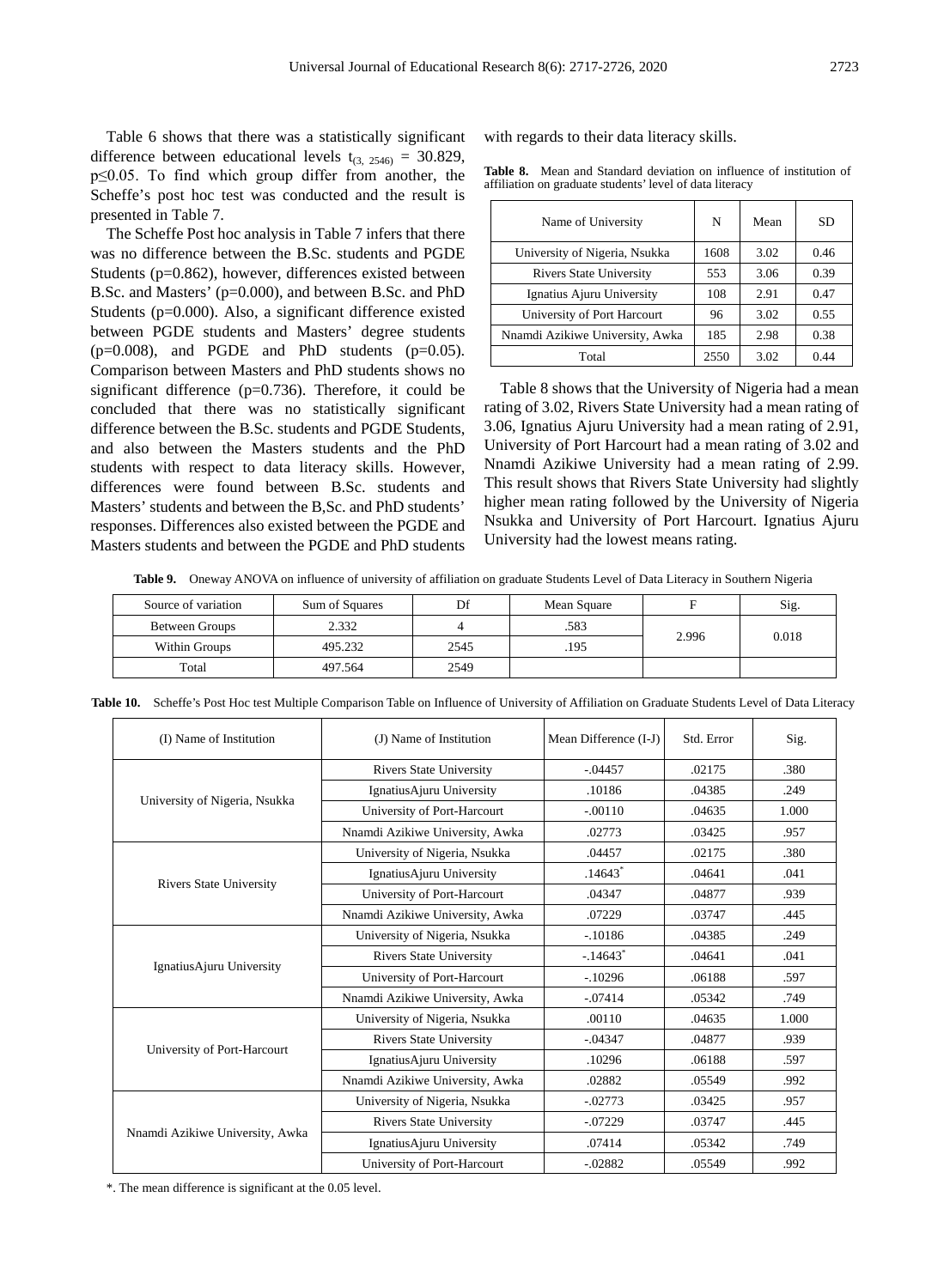Table 9 shows that there was a statistically significant difference between the universities with respect to their level of data literacy  $F_{(4, 2545)} = 2.996$ , p≤0.05. Table 10 presents the scheffe's post hoc analysis showing differences between the universities with respect to graduate students' data literacy skills.

Table 10 shows that the difference is only between Rivers State University and Ignatius Ajuru University. However, there are no differences between others university graduates with respect to their data literacy skills. Hence, it could be concluded that the difference is only between Rivers State University and Ignatius Ajuru University.

## **4. Discussion**

Research question one investigates what data literacy skills were possessed by the graduate students. Result in Table 2 shows that graduate students in Southern Nigeria universities had high level of data literacy with respect to being able to clearly decide the search terms before engaging in information gathering.However, they have moderate level of data literacy on all the remaining 21 item statements which included hypotheses and problem statement skills, data analysis skills, and data visualization and interpretation skills. The item with lowest mean rating is "I know the best method of data analysis for analyzing data from different sources. Considering the four clusters, it was found that the graduate possessed higher data visualization and interpretation skills as compared to data collection, statement of hypotheses, and data analysis. This is similar to results of Carlson et al. (2013). It is also similar to results of Gebre (2018)which found that students' understanding of data were limited to contexts of experiment and survey, utility and usage information, and numerical charts and graphs. In general, it was found that the graduate students had moderate level of data literacy. This result implies that although the graduate students can search for information, their skills in data analysis, and data visualization and interpretation were not very encouraging. The plausible reason for this could be poor teaching approaches by their lecturers or that it is not adequately captured in the curriculum. It could also mean that some of the lecturers themselves are not well knowledgeable or skilled enough to teach such research related topics. Study by Koltay (2014) and Boyles (2012) had established the importance of data literacy. Acknowledging this challenge, Johnston and Jeffryes (2014) suggested individualization of learning, to include courses on data literacy skills that are non-credit based. This problem of data literacy skills could also be associated to the fact that the technology and applications for data continue to evolve at a fast rate.

Research question two determined the influence of gender on graduate students' level of data literacy. It was found that male graduates had a higher mean rating compared to their female counterparts (Table 3). An

independent t-test in Table 4 shows that the difference was significant. The higher mean rating of male students could be due to the fact that there are more male higher degree students (Masters' degree=500 and PhD=73) giving a total of 573, while there were 273 female graduate students (masters) and 79 PhD female graduate students, giving a total of 352. Another plausible reason could be related to culture. In Africa, women are mostly the ones taking care of the most domestic chores (Dillip, Mboma, Greer, & Lorenz, 2018). This allowed them little time to practice in order to achieved these relevant data literacy skills.

Research questions three examined the influence of educational level on graduate students' level of data literacy. Result in Table 5 shows that graduate students taking higher degree (PhD and Masters') courses had higher mean rating as compared to those taking lower degree courses such as Bachelors' degree and PGDE. The PhD students had the highest mean rating while B.Sc. students had the least mean rating. An ANOVA result in Table 6 shows a statistically significant difference among the graduate students based on educational level. The scheffe's post hoc test in Table 7 also confirmed that there were no differences between the B.Sc. students and PGDE students, also there was no difference between the Master and PhD students. However, the difference was between the lower degree students (B.Sc. and PGDE) and the higher degree students (Masters and PhD). This result is not surprising because higher degrees such as Masters and PhD are research-based degrees.So, naturally one will expect that PhD and Masters' Students should have higher data literacyskills.

Research question four examined the influence of institution of affiliation on graduate students' level of data literacy. The result in Table 8 shows that Rivers State University had slightly higher mean rating (3.06), followed by the University of Nigeria, Nsukka (M=3.02) and University of Port Harcourt (M=3.02). Nnamdi Azikiwe University had a mean rating of 2.99 while Ignatius Ajuru University had the lowest mean rating of 2.91. The ANOVA test in Table 9 shows a statistically significant relation between the institutions, and the Scheffe's post hoc test in Table 10 infers that the difference is only between Rivers State University and Ignatius Ajuru University. This result is not surprising looking at the biographic information. Rivers State University has 14 PhD students who participated in the study while Ignatius Ajuru University had none. This further justifies research question 3 and  $H_0$ <sub>2</sub> which shows that the higher the educational level, the more the data literacy skills possessed by graduate students.

## **5. Conclusions**

Overall, this study provides insight into the level of data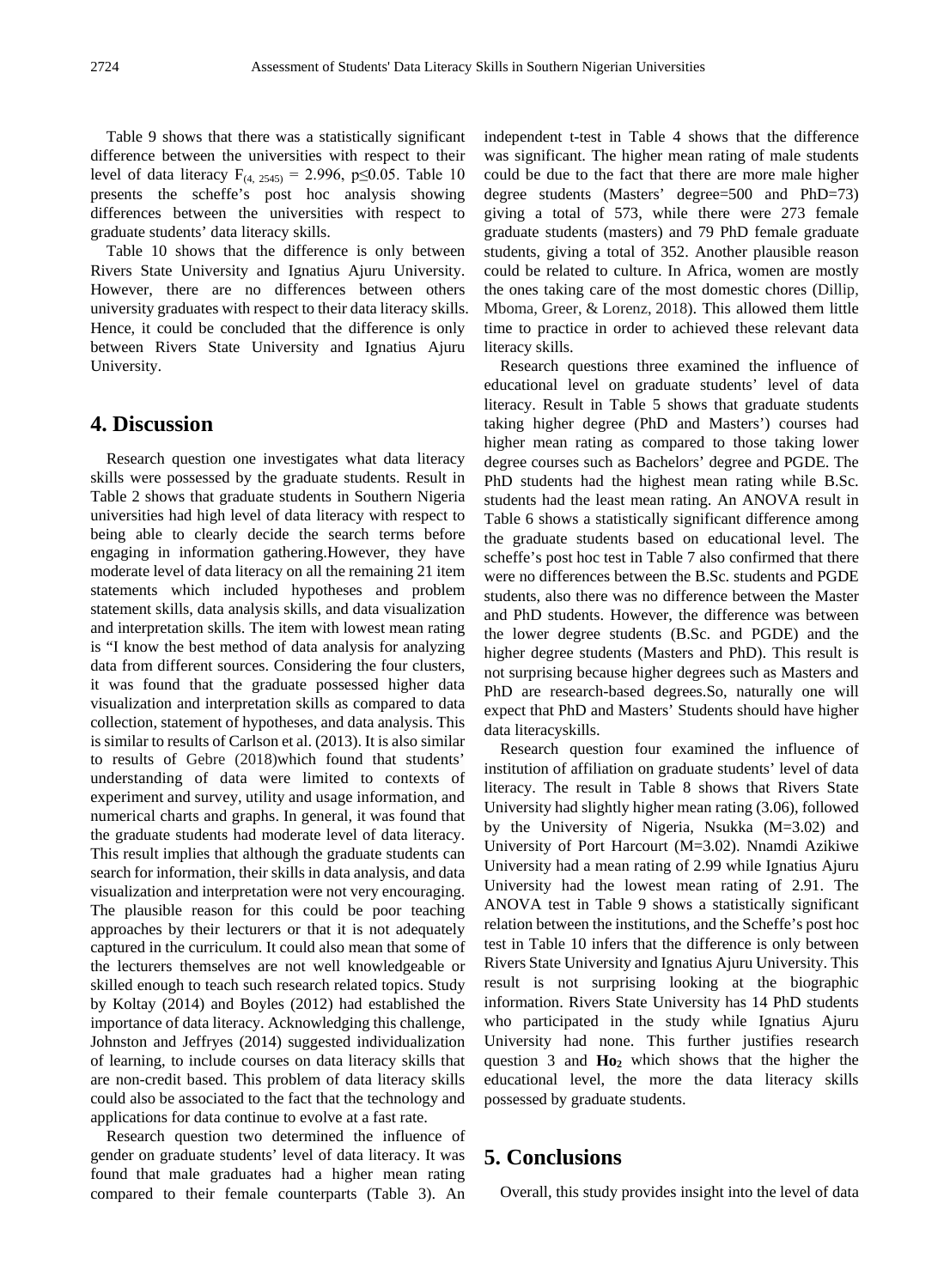literacy skills possessed by graduate students in Southern Nigeria. It was found that graduate students had moderate levels of data literacy skills. Also, the male graduate students had more data literacy skills than their female counterparts. Higher degree (PhD and Masters) students had higher data literacy skills as compared to those with lower degree (PGDE and First degrees).This study shows that despite the importance of data literacy skills such as data collection, hypotheses statements, data analysis and data visualization and interpretation, the graduate students especially those with first degrees and PGDE appeared not to possess enough of those skills. It is therefore recommended that data literacy workshops should be organized for graduate students on regular basis to help them acquire requisite data literacy skills. This will help in bridging the gap between knowledge and practice through a more hands-on, active learning opportunity. This will enable students to cope with the global standard and also become very useful to their societies.

## **Acknowledgements**

We thank our colleague's and all the authors whose works were consulted during the process of this study.

## **Declaration of Conflict of Interests**

The authors declared no potential conflicts of interest with respect to the authorship and/or publication of this article.

## **REFERENCES**

- [1] Association of College and Research Libraries. (2013). Working Group on Intersections of Scholarly Communication and Information Literacy. Intersections of Scholarly Communication and Information Literacy: Creating Strategic Collaborations for a Changing Academic Environment. *Intersections of Scholarly Communication and Information Literacy: Creating Strategic Collaborations for a Changing Academic Environment. Chicago, IL. Retrieved from Association of College and Research Libraries:*  http://www.ala.org/acrl/sites/ala.org.acrl/files/content/publi cations/whitepapers/Intersections.pdf
- [2] Carlson, J., & Johnston, L. (Eds.). (2015). *Data Information Literacy, Librarians, data and the education of a new generation of researchers.* Indiana: Purdue University Press.
- [3] Carlson, J., Johnston, L., Westra, B., & Nichols, M. (2013). Developing an approach for datamanagement education: A report from the data information literacy project. *The International Journal of Digital Curation,* 8(1), 204-217. https://www.doi.org/10.2218/ijdc.v8i1.254
- [4] Chinien, C., & Boutin, F. (2011). *Defining essential digital skills in the Canadian workplace: Final Report.* Retrieved

from http://www.nald.ca/library/research/digi\_es\_can\_wor kplace/digi\_es\_can\_workplace.pdf

- [5] Cowan, D., Alencar, P., & McGarry, F. (2014). Perspectives on open data: Issues and opportunities. *IEEE Conference on Software Science, Technology and Engineering*. IEEE. doi:10.1109/SWSTE.2014.18
- [6] Davenport, T., & Patil, D. (2012). Data Scientist: The Sexiest Job of the 21st Century. Retrieved from Harvard Business Review:https://hbr.org/2012/10/data-scientist-the -sexiest-job-of-the-21st-century/ar/1
- [7] Dillip, A., Mboma, Z. M., Greer, G., & Lorenz, L. M. (2018). 'To be honest, women do everything': understanding roles of men and women in net care and repair in Southern Tanzania. Malaria journal, 17(1), 1-8.
- [8] Frau-Meigs, D. (2012). Transliteracy as the new research horizon for media and information literacy. *Media Studies*, 3(6), 14-27.
- [9] Gebre, E. H. (2018). Young Adults' Understanding and Use of Data: Insights for Fostering Secondary School Students' Data Literacy. Canadian Journal of Science, *Mathematics and Technology Education*, 18(4), 330-341.
- [10] Giles, J. (2013). *Fostering a data-driven culture. Retrieved from The Economist*: https://www.tableau.com/sites/defaul t/files/whitepapers/tableau\_dataculture\_130219.pdf
- [11] Gunter, G. A. (2007). Building student data literacy: An essential critical-thinking skill for the 21st century. *MultiMedia & Internet@Schools [H.W.Wilson - EDUC]*, 14, 3, 24-28.
- [12] Harris, J. (2012). *Data is useless without the skills to analyze it.* Retrieved from Harvard Business Review: https://hbr.or g/2012/09/data-is-useless-without-the-skills
- [13] Hattwig, D., Bussert, K., Medaille, A., & Burgess, J. (2013). Visual literacy standards in higher education: New opportunities for libraries and student learning. *Libraries and Academy*, 13(1), 61-89. doi:10.1353/pla.2013.0008
- [14] Hu, X. (2012). Session summary: The RDAP12 panel on training data management practitioners. *Bulletin of the American Society for Information Science and Technology,* 38(5), pp. 29-30. Retrieved fromhttps://onlinelibrary.wiley .com/doi/10.1002/bult.2012.1720380509/epdf
- [15] Ikemoto, G., & Marsh, J. (2008). Chapter 5: Cutting through the data-driven mantra. Different conceptions of data-driven decision making (Vol. 106). RAND Corporation. Retrieved fromhttp://www.rand.org/content/ dam/rand/pubs/reprints/2009/RAND\_RP1372.pdf
- [16] Johnson, L., Adams Becker, S., Estrada, V., & Freeman, A. (2015). *NMC Horizon Report: 2015 Higher Education Edition*. Austin, Texas: The New Media Consortium. Retrieved from http://www.nmc.org/publication/nmc-horiz on-report-2015-higher-education-edition/
- [17] Koltay, T. (2014). Big data, big literacies? 24, 3-8. TEMA.
- [18] Koltay, T. (2015). Data literacy: in search of a name and identity. *Journal of Documentation*, 71(2), 401-415. Retrieved from http://dx.doi.org/10.1108/JD-02-2014-0026
- [19] Liquete, V. (2012). Can one speak of an "Information